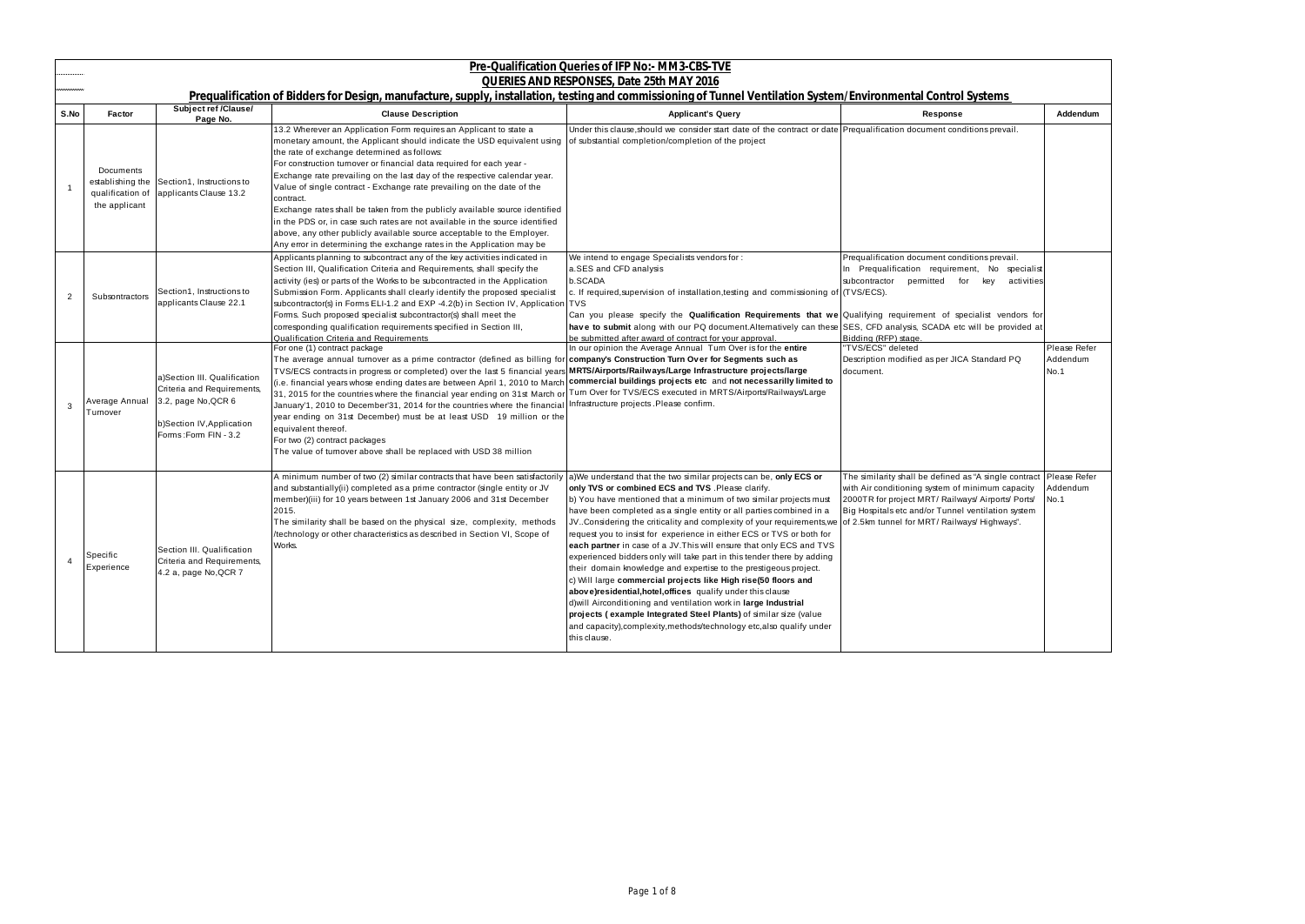| Pre-Qualification Queries of IFP No:- MM3-CBS-TVE<br><b>QUERIES AND RESPONSES, Date 25th MAY 2016</b> |                                                              |                                                                                             |                                                                                                                                                                                                                                                                                                                                                                                                                                                                                                                                                                                                                                                                                                                                                                                                                                                                                                                                                                                                                                                                                                                                                                                                                                                                                                                                                                                                                                                                                                                                                                                                                                                                                                                                                                                                                                                                                                                                                                                                                                                                                                                                                                                                                                    |                                                                                                                                                                                                                                                                                                                                                                                                                                                                               |                                                                                                                                                                                       |                                  |  |
|-------------------------------------------------------------------------------------------------------|--------------------------------------------------------------|---------------------------------------------------------------------------------------------|------------------------------------------------------------------------------------------------------------------------------------------------------------------------------------------------------------------------------------------------------------------------------------------------------------------------------------------------------------------------------------------------------------------------------------------------------------------------------------------------------------------------------------------------------------------------------------------------------------------------------------------------------------------------------------------------------------------------------------------------------------------------------------------------------------------------------------------------------------------------------------------------------------------------------------------------------------------------------------------------------------------------------------------------------------------------------------------------------------------------------------------------------------------------------------------------------------------------------------------------------------------------------------------------------------------------------------------------------------------------------------------------------------------------------------------------------------------------------------------------------------------------------------------------------------------------------------------------------------------------------------------------------------------------------------------------------------------------------------------------------------------------------------------------------------------------------------------------------------------------------------------------------------------------------------------------------------------------------------------------------------------------------------------------------------------------------------------------------------------------------------------------------------------------------------------------------------------------------------|-------------------------------------------------------------------------------------------------------------------------------------------------------------------------------------------------------------------------------------------------------------------------------------------------------------------------------------------------------------------------------------------------------------------------------------------------------------------------------|---------------------------------------------------------------------------------------------------------------------------------------------------------------------------------------|----------------------------------|--|
| S.No                                                                                                  | Factor                                                       | <b>Subject ref /Clause/</b><br>Page No.                                                     | Prequalification of Bidders for Design, manufacture, supply, installation, testing and commissioning of Tunnel Ventilation System/Environmental Control Systems<br><b>Clause Description</b>                                                                                                                                                                                                                                                                                                                                                                                                                                                                                                                                                                                                                                                                                                                                                                                                                                                                                                                                                                                                                                                                                                                                                                                                                                                                                                                                                                                                                                                                                                                                                                                                                                                                                                                                                                                                                                                                                                                                                                                                                                       | <b>Applicant's Query</b>                                                                                                                                                                                                                                                                                                                                                                                                                                                      | Response                                                                                                                                                                              | Addendum                         |  |
| 5                                                                                                     | Specific<br>Experience                                       | Section III. Qualification<br>Criteria and Requirements,<br>4.2 b, page No, QCR<br>7,8,9,10 | For the above or other contracts executed during the period stipulated in 1). The values for two contract packages will be very high. Probably Prequalification documents conditions prevails.<br>4.2 (a) above, a minimum construction experience, as prime contractor, very few companies would have the capability of handling project of<br>management contractor, or subcontractor, in the following key activities:<br>For one (1) contract package<br>(a) Detail Engineering, Manufacture, Supply, Installation, Testing and package system and make it into three package system wherein a<br>commissioning of large Environmental Control System of large bidder can qualify for all packages but can be awarded only one<br>infrastructure projects/ U/G works completed in last 10 years of any of the <b>package</b> . This is on similar lines as was done by DMRC in Phase 3<br>following value:-<br>(i) One work of more than USD 19 million and above. or<br>(ii) Average value of 2 works - USD 12 million and above or<br>(iii) Average value of 3 works -<br>USD 9 million and above<br>(b) Detail Engineering, Manufacture, Supply, Installation, Testing and<br>commissioning of Tunnel Ventilation System of large infrastructure<br>projects U/G works completed in last 10 years of any of the following value:-<br>(i) One work of more than - USD 23 million and above. or<br>(ii) Average value of 2 works - USD 14 Million and above or<br>(iii) Average value of 3 works USD 11 Million and above<br>(c) Electrical System for MRTS/Railway/Airports/large infrastructure projects<br>For two(2) contract package<br>(a) Detail Engineering, Manufacture, Supply, Installation, Testing and<br>commissioning of large Environmental Control System of large<br>infrastructure projects/ U/G works completed in last 10 years of any of the<br>following value:-<br>(i) One work of more than USD 38 million and above. or<br>(ii) Average value of 2 works - USD 24 million and above or<br>(iii) Average value of 3 works - USD 18 million and above<br>(b) Detail Engineering, Manufacture, Supply, Installation, Testing and<br>commissioning of Tunnel Ventilation System of large infrastructure | this value and complexity. Hence it is quite risky to entrust such a high<br>value contract to single entity. Therefore please abandon the two<br>ECS & TVS tender.<br>2) Further, for one package sytem, we propose reduction in the values Criteria modified.<br>of qualifying projects by 15-20%                                                                                                                                                                           |                                                                                                                                                                                       | Please Refer<br>Addendum<br>No.1 |  |
| 6                                                                                                     | Application<br>Forms                                         | Section IV, Application<br>No AF 20, SI No No2                                              | Forms, Important Notes, Page 2. Bidder may give details in INR or foreign currency                                                                                                                                                                                                                                                                                                                                                                                                                                                                                                                                                                                                                                                                                                                                                                                                                                                                                                                                                                                                                                                                                                                                                                                                                                                                                                                                                                                                                                                                                                                                                                                                                                                                                                                                                                                                                                                                                                                                                                                                                                                                                                                                                 | However it is mentioned in clause 13.2 that applicant shall give<br>details in USD. Please clarify                                                                                                                                                                                                                                                                                                                                                                            | Prequalification document condition ITA 13.2<br>prevails.<br>Notes at AF20 deleted.                                                                                                   | Please Refer<br>Addendum<br>No.1 |  |
| $\overline{7}$                                                                                        | Application<br>Forms                                         | Section IV , Application<br>Forms, Important Notes, Page<br>No AF 20, SI No No 3            | 3. Contracts values to be brought at par by applying 2% for for Fx and 5%<br>for INR                                                                                                                                                                                                                                                                                                                                                                                                                                                                                                                                                                                                                                                                                                                                                                                                                                                                                                                                                                                                                                                                                                                                                                                                                                                                                                                                                                                                                                                                                                                                                                                                                                                                                                                                                                                                                                                                                                                                                                                                                                                                                                                                               | This is only to be done for contract values or also Turnover, profits<br>and other financial data?                                                                                                                                                                                                                                                                                                                                                                            | To bring at par, Turnover values and Contract<br>values will be escalated by assuming 5% inflation<br>per annum for Indian Rupees and 2% inflation per<br>annum for foreign currency. | Please Refer<br>Addendum<br>No.1 |  |
| 8                                                                                                     | Submission of<br>Application                                 | Section II.Pre Qualification<br>data Sheet, I 16.1                                          | Submission of applications for pre-qualification must be received in sealed<br>envelopes, either delivered by hand, courier or by registered mail.<br>The deadline for Application submission is:                                                                                                                                                                                                                                                                                                                                                                                                                                                                                                                                                                                                                                                                                                                                                                                                                                                                                                                                                                                                                                                                                                                                                                                                                                                                                                                                                                                                                                                                                                                                                                                                                                                                                                                                                                                                                                                                                                                                                                                                                                  | We require 8 weeks time to prepare the PQ documents and submit to The deadline for Application submission<br>you from the date of release of your issuance of clarifications                                                                                                                                                                                                                                                                                                  | extended to 29th JUNE 2016.                                                                                                                                                           | Please Refer<br>Addendum<br>No.1 |  |
| 9                                                                                                     | Section I.<br>Instructions to<br>Applicants                  | 22. Subcontractors                                                                          | Applicants planning to subcontract any of the key activities indicated in<br>Section III, Qualification Criteria and Requirements, shall specify the<br>activity (ies) or parts of the Works to be subcontracted in the Application<br>Submission Form                                                                                                                                                                                                                                                                                                                                                                                                                                                                                                                                                                                                                                                                                                                                                                                                                                                                                                                                                                                                                                                                                                                                                                                                                                                                                                                                                                                                                                                                                                                                                                                                                                                                                                                                                                                                                                                                                                                                                                             | We understand we are not required to submit MOUs letter of intent<br>with subcontractors for specialised services like BMS/SCADA/CFD<br>analysis/Simulation/SES at this stage.<br>If it is required to be submitted please clarify at what stage it needs to<br>be submitted. (PQ/RFP/After award.)                                                                                                                                                                           | Please refer response to Query at Sr. No. 2 above.                                                                                                                                    |                                  |  |
| 10                                                                                                    | Section III.<br>Qualification<br>Criteria and<br>Requirement | 3.2 Average Annual<br>Turnover                                                              | The average annual turnover as a prime contractor (defined as billing for<br>TVS/ECS contracts in progress or completed) over past 5 financial years.                                                                                                                                                                                                                                                                                                                                                                                                                                                                                                                                                                                                                                                                                                                                                                                                                                                                                                                                                                                                                                                                                                                                                                                                                                                                                                                                                                                                                                                                                                                                                                                                                                                                                                                                                                                                                                                                                                                                                                                                                                                                              | We understand average annual turnover is either from TVS or<br>ECS(HVAC/airconditionng) or both contracts in progress or completed<br>over past 5 financial years to be considered from the overall company<br>turnover<br>Please confirm                                                                                                                                                                                                                                     | Please refer response to Query at Sr. No. 3 above.                                                                                                                                    | Please Refer<br>Addendum<br>No.1 |  |
| 11                                                                                                    | Section III.<br>Qualification<br>Criteria and<br>Requirement | 4.2 (a) Specific Experience                                                                 | A minimum number of two (2) similar contracts that have been satisfactorily<br>and substantially(ii) completed as a prime contractor (single entity or JV<br>member)(iii) for 10 years between 1st January 2006 and 31st December<br>2015.                                                                                                                                                                                                                                                                                                                                                                                                                                                                                                                                                                                                                                                                                                                                                                                                                                                                                                                                                                                                                                                                                                                                                                                                                                                                                                                                                                                                                                                                                                                                                                                                                                                                                                                                                                                                                                                                                                                                                                                         | Please clarify the definition of similar contracts. Whether similarity<br>here means w.r.t scope of work in ECS/TVS or both works in the any<br>of the sectors like MRTC/Railways/Airports/Large Infrastructure projects<br>or only in metro projects.<br>Also we request you to add Commercial Buildings & Industrial<br>Projects sectors in addition to the MRTC/Railways/Airports/Large<br>Infrastructure projects as same has been considered in other metro<br>projects. | Please refer response to Query at Sr. No. 4 above.                                                                                                                                    | Please Refer<br>Addendum<br>No.1 |  |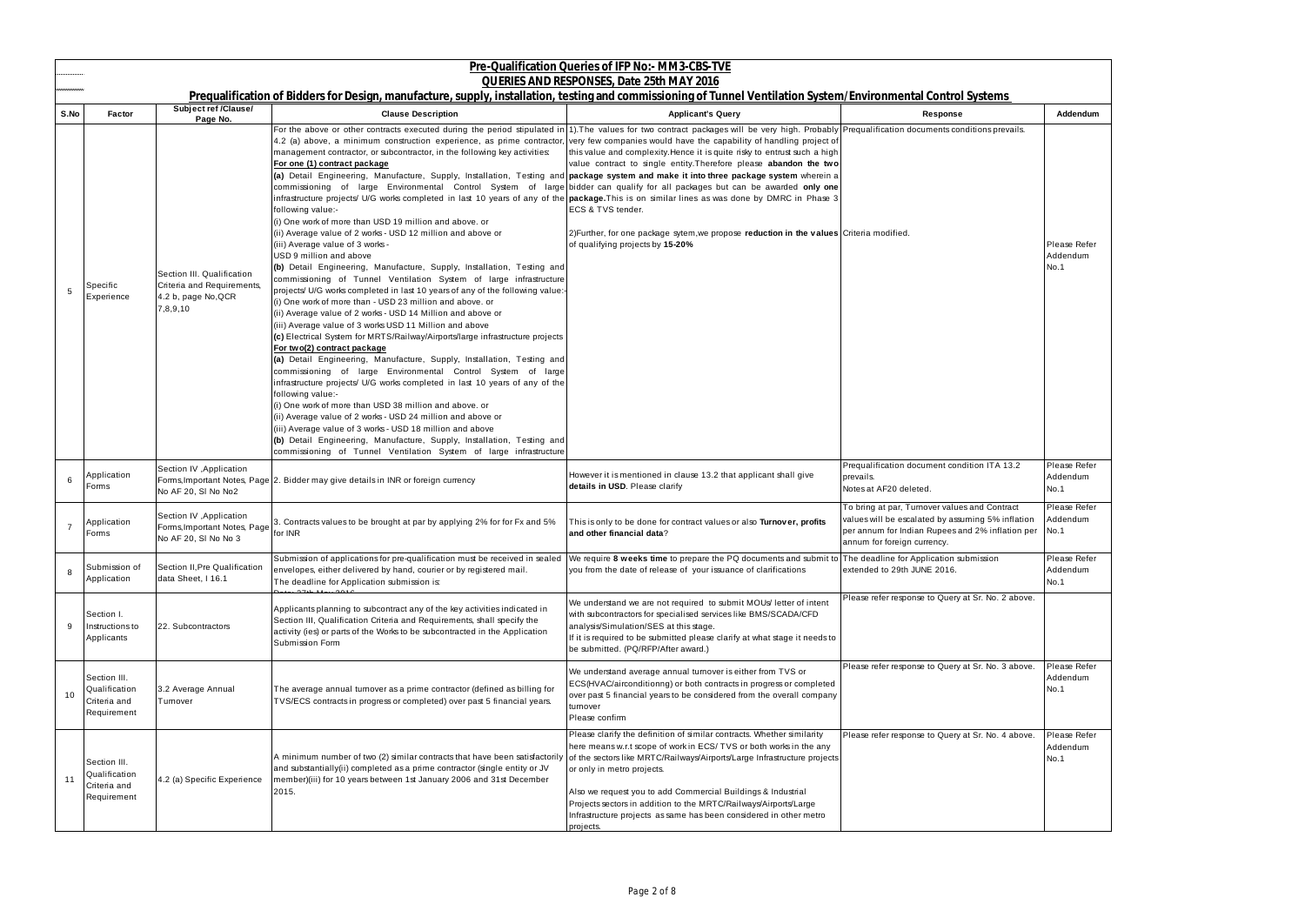|      |                                                               |                                           |                                                                                                                                                                                                                                                                                                                                                                                                                                                                                                                                                                                                                                                                                                                                                                                                                                                                                                                                                                                | Pre-Qualification Queries of IFP No:- MM3-CBS-TVE                                                                                                                                                                                                                                                                                                                                                                                                                                                                                                                                                                                                                                                                                                                                                                                                                                                                                                                                                                                                                                                                                                                                                |                                                                                                                            |                                  |
|------|---------------------------------------------------------------|-------------------------------------------|--------------------------------------------------------------------------------------------------------------------------------------------------------------------------------------------------------------------------------------------------------------------------------------------------------------------------------------------------------------------------------------------------------------------------------------------------------------------------------------------------------------------------------------------------------------------------------------------------------------------------------------------------------------------------------------------------------------------------------------------------------------------------------------------------------------------------------------------------------------------------------------------------------------------------------------------------------------------------------|--------------------------------------------------------------------------------------------------------------------------------------------------------------------------------------------------------------------------------------------------------------------------------------------------------------------------------------------------------------------------------------------------------------------------------------------------------------------------------------------------------------------------------------------------------------------------------------------------------------------------------------------------------------------------------------------------------------------------------------------------------------------------------------------------------------------------------------------------------------------------------------------------------------------------------------------------------------------------------------------------------------------------------------------------------------------------------------------------------------------------------------------------------------------------------------------------|----------------------------------------------------------------------------------------------------------------------------|----------------------------------|
|      |                                                               |                                           | Prequalification of Bidders for Design, manufacture, supply, installation, testing and commissioning of Tunnel Ventilation System/Environmental Control Systems                                                                                                                                                                                                                                                                                                                                                                                                                                                                                                                                                                                                                                                                                                                                                                                                                | <b>QUERIES AND RESPONSES, Date 25th MAY 2016</b>                                                                                                                                                                                                                                                                                                                                                                                                                                                                                                                                                                                                                                                                                                                                                                                                                                                                                                                                                                                                                                                                                                                                                 |                                                                                                                            |                                  |
| S.No | <b>Factor</b>                                                 | <b>Subject ref /Clause/</b>               | <b>Clause Description</b>                                                                                                                                                                                                                                                                                                                                                                                                                                                                                                                                                                                                                                                                                                                                                                                                                                                                                                                                                      | <b>Applicant's Query</b>                                                                                                                                                                                                                                                                                                                                                                                                                                                                                                                                                                                                                                                                                                                                                                                                                                                                                                                                                                                                                                                                                                                                                                         | Response                                                                                                                   | Addendum                         |
| 12   | Section III.<br>Qualification<br>Criteria and<br>Requirements | Page No.<br>4.2 (b) - Specific Experience | (a) Detail Engineering, Manufacture, Supply, Installation, Testing and<br>commissioning of large Environmental Control System of large<br>infrastructure projects/ U/G works completed in last 10 years of any of the<br>following value:-                                                                                                                                                                                                                                                                                                                                                                                                                                                                                                                                                                                                                                                                                                                                     | Please clarify what all projects are covered in the Large Infrastructure<br>project.<br>Also for ECS works we request you to add Commercial Buildings &<br>Industrial Project sectors in addition to the<br>MRTC/Railways/Airports/Large Infrastructure projects as same has<br>been considered in other metro projects.                                                                                                                                                                                                                                                                                                                                                                                                                                                                                                                                                                                                                                                                                                                                                                                                                                                                         | Please refer response to Query at Sr. No. 4 & 5 Please Refer<br>above.                                                     | Addendum<br>No.1                 |
| 13   | Section IV.<br>Application<br>Forms                           | Important Notes No. 3                     | To bring the contract values at par, the contract values shall be calculated<br>by assuming 5% inflation for Indian Rupees and 2% for foreign currency<br>portion every year for first 9 years.                                                                                                                                                                                                                                                                                                                                                                                                                                                                                                                                                                                                                                                                                                                                                                                | We understand that while submitting the PQ forms we have to<br>mention the final contract values as per the documentary evidences<br>available with us. Calculation of actual inflated values based on year<br>of completion shall be carried out by MMRC.<br>Please clarify                                                                                                                                                                                                                                                                                                                                                                                                                                                                                                                                                                                                                                                                                                                                                                                                                                                                                                                     | Prequalification document conditions prevail, as<br>specified in Application Forms.<br>Notes at AF20 deleted.              | Please Refer<br>Addendum<br>No.1 |
| 14   | Section IV.<br>Application<br>Forms                           | Important Notes No. 4                     | Details of the existing or proposed joint venture, partnership or consortium<br>agreement in the form of a Memorandum of Understanding (MOU) signed<br>by all participants will be required. Details of the intended % participation<br>by each member with complete details of the proposed division of<br>responsibilities and corporate relationships among the individual members<br>shall be clearly stated                                                                                                                                                                                                                                                                                                                                                                                                                                                                                                                                                               | In case of JV, MOU needs to be submitted during PQ stage or only<br>letter of intent of forming a JV needs to be submitted as per the<br>clause 4.2 of Section I. Instructions to Applicants. Please clarify.<br>Also in case if the MOU needs to be submitted, kindly let us know if<br>there is any specific format for the same.                                                                                                                                                                                                                                                                                                                                                                                                                                                                                                                                                                                                                                                                                                                                                                                                                                                              | Prequalification document conditions ITA 4.2<br>prevail.<br>Notes at AF20 deleted.                                         | Please Refer<br>Addendum<br>No.1 |
| 15   | Section IV.<br>Application<br>Forms                           | Forms                                     | Applicant's Legal Name<br>Applicant's Party Legal Name                                                                                                                                                                                                                                                                                                                                                                                                                                                                                                                                                                                                                                                                                                                                                                                                                                                                                                                         | We understand in case of JV Applicant's Legal Name shall be JV firm<br>name/Lead members name and Applicant's Party Legal Name shall<br>be individual member name<br>Please confirm                                                                                                                                                                                                                                                                                                                                                                                                                                                                                                                                                                                                                                                                                                                                                                                                                                                                                                                                                                                                              | YES, as per PQ document Application Forms                                                                                  |                                  |
| 16   | Section IV.<br>Application<br>Forms                           | Important Notes: no. 1                    | The applicant must demonstrate experience in all areas covered by this<br>Contract including detailed design, system assembly, installing, testing and<br>commissioning of systems of sizes and technology comparable to those<br>contemplated under this contract and also show capability of full<br>integration of sub-systems with other system.                                                                                                                                                                                                                                                                                                                                                                                                                                                                                                                                                                                                                           | We understand that this being design and build project DDC has to<br>be appointed by contractors at later stage and at this PQ stage no<br>details to be submitted for the same.<br>Please confirm                                                                                                                                                                                                                                                                                                                                                                                                                                                                                                                                                                                                                                                                                                                                                                                                                                                                                                                                                                                               | Prequalification document conditions prevail.<br>Qualifying requirement of DDC will be provided at<br>Bidding (RFP) stage. |                                  |
| 17   | Section III.<br>Qualification<br>Criteria and<br>Requirements | 4.2 (b) Specific Experience               | For one (1) contract package<br>(a) Detail Engineering, Manufacture, Supply, Installation, Testing and<br>commissioning of large Environmental Control System of large<br>infrastructure projects/ U/G works completed in last 10 years of any of the<br>following value:-<br>(i) One work of more than USD 19 million and above.<br>or<br>(ii) Average value of 2 works - USD 12 million and above or<br>(iii) Average value of 3 works - USD 9 million and above<br>(b) Detail Engineering, Manufacture, Supply, Installation, Testing and<br>commissioning of Tunnel Ventilation System of large infrastructure<br>projects/ U/G works completed in last 10 years of any of the following value<br>(i) One work of more than - USD 23 million and above.<br>(ii) Average value of 2 works -USD 14 million and above or<br>(iii) Average value of 3 works - USD 11 million and above<br>(c) Electrical Systems for MRTS/ Railway/ Airports/ large infrastructure<br>projects | In line with the U/G Metro projects executed in India we request you<br>to revise the specific experience project values as mentioned below<br>and this will also facilitate healthier competition with more<br>participation<br>For one (1) contract package<br>(a) Detail Engineering, Manufacture, Supply, Installation, Testing and<br>commissioning of large Environmental Control System of large<br>infrastructure projects/ U/G works completed in last 10 years of any of<br>the following value:-<br>(i) One work of more than USD 12 million and above.<br>(ii) Average value of 2 works - USD 8 million and above or<br>(iii) Average value of 3 works - USD 5.5 million and above<br>(b) Detail Engineering, Manufacture, Supply, Installation, Testing and<br>commissioning of Tunnel Ventilation System of large infrastructure<br>projects U/G works completed in last 10 years of any of the following<br>value:-<br>(i) One work of more than - <b>USD 9 million</b> and above.<br>(ii) Average value of 2 works - USD 5 million and above or<br>(iii) Average value of 3 works - USD 4 million and above<br>C Flectrical Systems for MRTS/Railway/Aimorts/Jame infrastructure | Please refer response to Query at Sr. No. 5 above.                                                                         | Please Refer<br>Addendum<br>No.1 |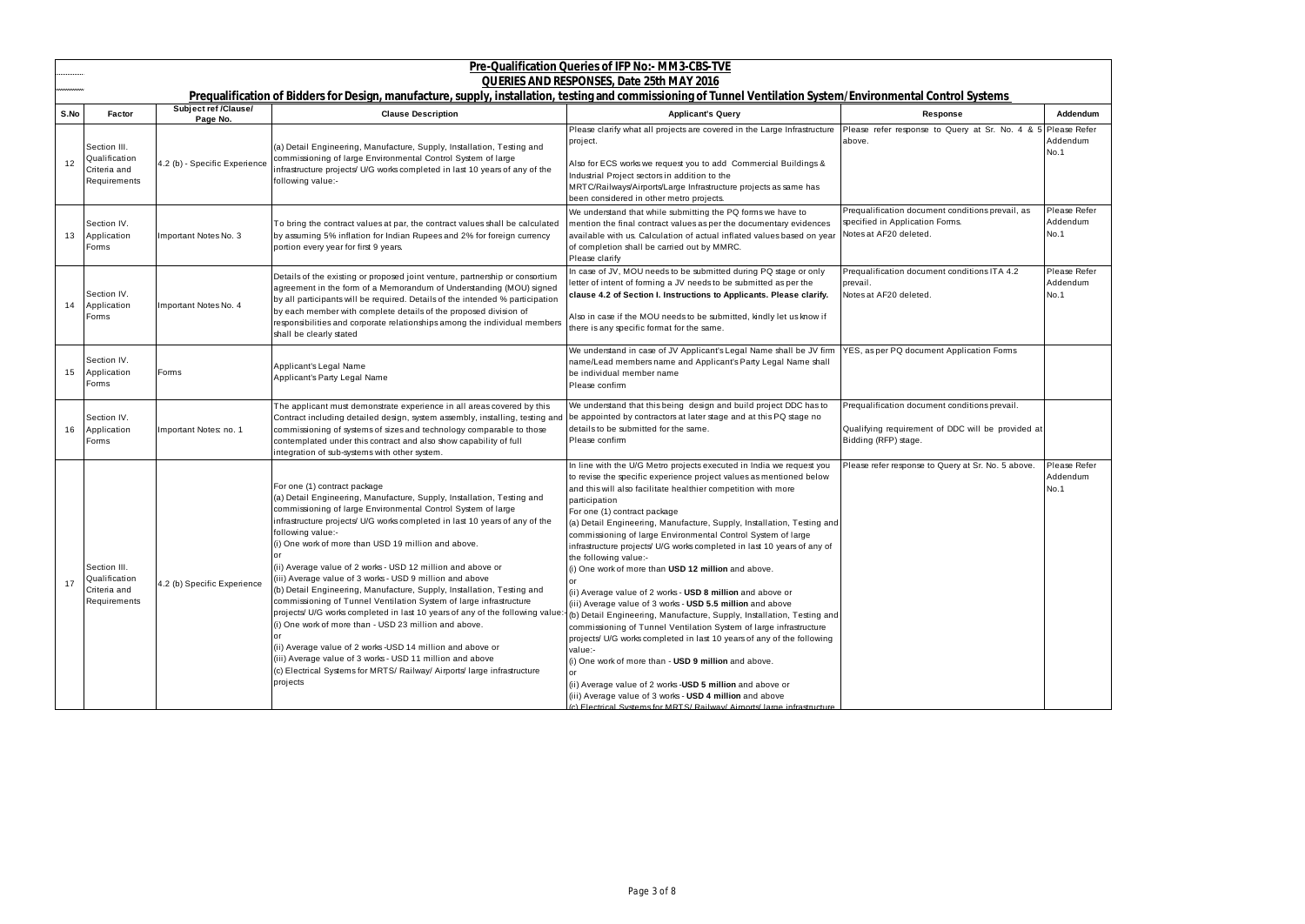|      |                                                               |                                              |                                                                                                                                                                                                                                                                                                                                                                                                                                                                                                                                                                                                                                                                                                                                                                                                                                                                                                                                                                                                                                                                                                                                                                                                                                                                                                                                                                                                                                                                                                                                                                                                                                                        | Pre-Qualification Queries of IFP No:- MM3-CBS-TVE                                                                                                                                                                                                                                                                                                                                                                                                                                                                                                                                                                                                                                                                                                                                                                                                                                                                                                                                                                                                                                                                                                                                                                                                                                                                                                                                                                                                                        |                                                    |                                  |
|------|---------------------------------------------------------------|----------------------------------------------|--------------------------------------------------------------------------------------------------------------------------------------------------------------------------------------------------------------------------------------------------------------------------------------------------------------------------------------------------------------------------------------------------------------------------------------------------------------------------------------------------------------------------------------------------------------------------------------------------------------------------------------------------------------------------------------------------------------------------------------------------------------------------------------------------------------------------------------------------------------------------------------------------------------------------------------------------------------------------------------------------------------------------------------------------------------------------------------------------------------------------------------------------------------------------------------------------------------------------------------------------------------------------------------------------------------------------------------------------------------------------------------------------------------------------------------------------------------------------------------------------------------------------------------------------------------------------------------------------------------------------------------------------------|--------------------------------------------------------------------------------------------------------------------------------------------------------------------------------------------------------------------------------------------------------------------------------------------------------------------------------------------------------------------------------------------------------------------------------------------------------------------------------------------------------------------------------------------------------------------------------------------------------------------------------------------------------------------------------------------------------------------------------------------------------------------------------------------------------------------------------------------------------------------------------------------------------------------------------------------------------------------------------------------------------------------------------------------------------------------------------------------------------------------------------------------------------------------------------------------------------------------------------------------------------------------------------------------------------------------------------------------------------------------------------------------------------------------------------------------------------------------------|----------------------------------------------------|----------------------------------|
|      |                                                               |                                              | Prequalification of Bidders for Design, manufacture, supply, installation, testing and commissioning of Tunnel Ventilation System/Environmental Control Systems                                                                                                                                                                                                                                                                                                                                                                                                                                                                                                                                                                                                                                                                                                                                                                                                                                                                                                                                                                                                                                                                                                                                                                                                                                                                                                                                                                                                                                                                                        | QUERIES AND RESPONSES, Date 25th MAY 2016                                                                                                                                                                                                                                                                                                                                                                                                                                                                                                                                                                                                                                                                                                                                                                                                                                                                                                                                                                                                                                                                                                                                                                                                                                                                                                                                                                                                                                |                                                    |                                  |
| S.No | <b>Factor</b>                                                 | Subject ref /Clause/<br>Page No.             | <b>Clause Description</b>                                                                                                                                                                                                                                                                                                                                                                                                                                                                                                                                                                                                                                                                                                                                                                                                                                                                                                                                                                                                                                                                                                                                                                                                                                                                                                                                                                                                                                                                                                                                                                                                                              | <b>Applicant's Query</b>                                                                                                                                                                                                                                                                                                                                                                                                                                                                                                                                                                                                                                                                                                                                                                                                                                                                                                                                                                                                                                                                                                                                                                                                                                                                                                                                                                                                                                                 | Response                                           | Addendum                         |
| 18   | Section III.<br>Qualification<br>Criteria and<br>Requirements | 4.2 (b) Specific Experience                  | For two (2) contract package<br>(a) Detail Engineering, Manufacture, Supply, Installation, Testing and<br>commissioning of large Environmental Control System of large<br>infrastructure projects/ U/G works completed in last 10 years of any of the<br>following value:-<br>(i) One work of more than USD 38 million and above.<br>(ii) Average value of 2 works - USD 24 million and above or<br>(iii) Average value of 3 works - USD 18 million and above<br>(b) Detail Engineering, Manufacture, Supply, Installation, Testing and<br>commissioning of Tunnel Ventilation System of large infrastructure<br>projects/ U/G works completed in last 10 years of any of the following value<br>(i) One work of more than USD 46 million and above.<br>(ii) Average value of 2 works - USD 28 million and above or<br>(iii) Average value of 3 works - USD 22 million and above                                                                                                                                                                                                                                                                                                                                                                                                                                                                                                                                                                                                                                                                                                                                                                       | In line with the U/G Metro projects executed in India and abroad we<br>request you to revise the specific experience project values as<br>mentioned below<br>For two (2) contract package<br>(a) Detail Engineering, Manufacture, Supply, Installation, Testing and<br>commissioning of large Environmental Control System of large<br>infrastructure projects/ U/G works completed in last 10 years of any of<br>the following value:-<br>(i) One work of more than USD 24 million and above.<br>(ii) Average value of 2 works - USD 16 million and above or<br>(iii) Average value of 3 works - USD 11 million and above<br>(b) Detail Engineering, Manufacture, Supply, Installation, Testing and<br>commissioning of Tunnel Ventilation System of large infrastructure<br>projects/ U/G works completed in last 10 years of any of the following<br>value:-<br>(i) One work of more than USD 18 million and above.                                                                                                                                                                                                                                                                                                                                                                                                                                                                                                                                                   | Please refer response to Query at Sr. No. 5 above. | Please Refer<br>Addendum<br>No.1 |
| 19   | Section III.<br>Qualification<br>Criteria and<br>Requirements | 4.2 (b) Specific Experience                  | (c) Electrical Systems for MRTS/ Railway/ Airports/ large infrastructure<br>projects                                                                                                                                                                                                                                                                                                                                                                                                                                                                                                                                                                                                                                                                                                                                                                                                                                                                                                                                                                                                                                                                                                                                                                                                                                                                                                                                                                                                                                                                                                                                                                   | (ii) Average value of 2 works - USD 10 million and above or<br>We understand electrical work means electrical related to ECS/ TVS<br>E&M work.<br>Please confirm.                                                                                                                                                                                                                                                                                                                                                                                                                                                                                                                                                                                                                                                                                                                                                                                                                                                                                                                                                                                                                                                                                                                                                                                                                                                                                                        | Yes, as speciffied in PQ document                  |                                  |
| 20   | Section IV.<br>Application<br>Forms                           | Form $EXP - 4.2(b)$                          | Form EXP - 4.2(b) (cont.) Specific Construction Experience                                                                                                                                                                                                                                                                                                                                                                                                                                                                                                                                                                                                                                                                                                                                                                                                                                                                                                                                                                                                                                                                                                                                                                                                                                                                                                                                                                                                                                                                                                                                                                                             | We understand, In case of a JV while showing the specific experience<br>detail in Form EXP - 4.2(a) if a member is also in a JV, the Total<br>Contract Amount will be shown as per the percentage participation of<br>JV member meeting the scope specified in clause 4.2 (b) Specific<br>Experience.<br>Please clarify                                                                                                                                                                                                                                                                                                                                                                                                                                                                                                                                                                                                                                                                                                                                                                                                                                                                                                                                                                                                                                                                                                                                                  | Prequalification document conditions prevail.      |                                  |
| 21   | <b>ITA 16.1</b>                                               |                                              | The deadline for Application submission                                                                                                                                                                                                                                                                                                                                                                                                                                                                                                                                                                                                                                                                                                                                                                                                                                                                                                                                                                                                                                                                                                                                                                                                                                                                                                                                                                                                                                                                                                                                                                                                                | we shall be needing at least 5-6 weeks from the date of receipt of<br>replies to the queries for our PQ bid submission as most of the JV<br>partners are based out of India and lot documentation is required like<br>attestation from local bodies etc.                                                                                                                                                                                                                                                                                                                                                                                                                                                                                                                                                                                                                                                                                                                                                                                                                                                                                                                                                                                                                                                                                                                                                                                                                 | Please refer response to Query at Sr. No. 8 above. | Please Refer<br>Addendum<br>No.1 |
| 22   | Design of TVS                                                 | Section VI, Scope of Works,<br>page No SOW 4 | The contractor shall be responsible for the design of concept stage,<br>preliminary stage, detail design stage, working / shop drawing stage to the<br>stage of execution and preparation of As Built Drawings.<br>The work is likely to cover Design Verification, Detail Engineering, Supply,<br>Installation, Preparation of Operation and Maintenance Manual, Training<br>of Maintenance/Operation Personnel, Testing and Commissioning of the<br>Environment Control System (ECS) and Tunnel Ventilation System (TVS)<br>of Mumbai MRTS Line-3 for 26 underground stations in 3 construction lots<br>and associated tunnel and ramp sections.<br>For the underground stations from VidyaNagri to Seepz, the TVS and ECS<br>shall adopt the following system configuration concept :<br>i. Tunnel ventilation fans shall also be used for Over Track Exhaust function maintenance such as lubrication, replacement of bearings due to wear<br>including normal heat extraction from trackway and smoke exhaust for train<br>trackway fire.<br>ii. A separate station exhaust system shall be provided for station smoke<br>exhaust. The supply air ducts will be utilised for smoke exhaust in case of<br>fire in the station.<br>For all the other underground stations except Vidya Nagri to Seepz, the<br>TVS and ECS shall adopt the following system configuration concept :<br>i. Tunnel ventilation fans shall only be used for tunnel ventilation purpose.<br>ii. The Over Track Exhaust system shall also be used for station smoke<br>exhaust. The supply air ducts will be utilised for smoke exhaust in case of<br>fire in the station | You have specified that for the stations Vidyanagari to Seepz, the Paragraph in PQ document scope of work Please Refer<br>TVS fans shall also be used for the Over Track Exhaust function.Our amended.<br>comments on this are as under:<br>1.So far in India and in many countires this concept is not used and<br>we do not have the experience of this concept.<br>2. Technically it is possible to adopt this concept. However considering<br>expected long hours of Metro Rail operations per day (20-21 hours)<br>and the location being Mumbai (humid and dusty), there will be<br>many operational and maintenance challenges. These include :<br>a) situations when VFD fail<br>b) regular running of TVF will lead to requirement of greater<br>and tire etc.<br>c) the dampers need to be operated regularly which require regular<br>maintenance and the time required to service (both planned<br>maintenance and breakdown maintenance) them is relatively longer.<br>d) the SCADA system architecture design will be complex as<br>compared to the conventional design.<br>e) operational complexities in mode changes<br>3. We therefore suggest that this new concept may please be tried in a<br>shorter UG train route length and only after its success same may be<br>adopted in longer routes like yours<br>4. Since we have 26 UG stations with a tunnel length of 32.5, it is<br>better to have only one system design throught in order to have |                                                    | Addendum<br>No.1                 |

| <u>/stems</u>              |                                  |
|----------------------------|----------------------------------|
|                            | Addendum                         |
| Sr. No. 5 above.           | Please Refer<br>Addendum<br>No.1 |
|                            |                                  |
| ons prevail.               |                                  |
| Sr. No. 8 above.           | Please Refer<br>Addendum<br>No.1 |
| scope of work Please Refer | Addendum<br>No.1                 |

┑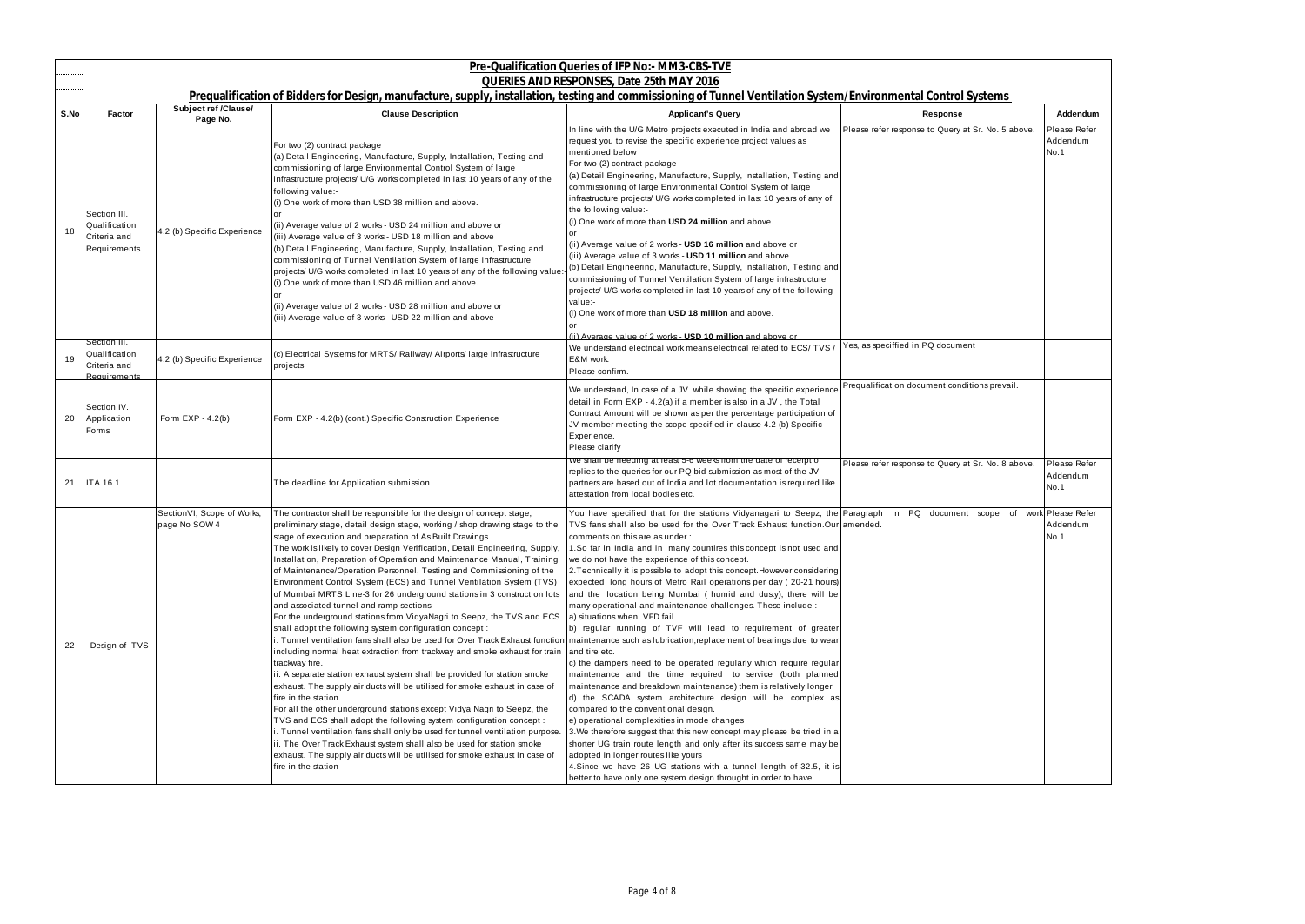|      | Pre-Qualification Queries of IFP No:- MM3-CBS-TVE<br>QUERIES AND RESPONSES, Date 25th MAY 2016<br>Prequalification of Bidders for Design, manufacture, supply, installation, testing and commissioning of Tunnel Ventilation System/Environmental Control Systems |                                                                    |                                                                                                                                                                                                                                                                                                                                                                                                                                                                                                                                                                                                                                                                                                                                                                                                                                                                                                                                                                    |                                                                                                                                                                                                                                                                                                                                                                                                                                                                                                                                                                                                                                                                                                                                                                                                                                                                                                        |                                                                        |                                  |  |  |
|------|-------------------------------------------------------------------------------------------------------------------------------------------------------------------------------------------------------------------------------------------------------------------|--------------------------------------------------------------------|--------------------------------------------------------------------------------------------------------------------------------------------------------------------------------------------------------------------------------------------------------------------------------------------------------------------------------------------------------------------------------------------------------------------------------------------------------------------------------------------------------------------------------------------------------------------------------------------------------------------------------------------------------------------------------------------------------------------------------------------------------------------------------------------------------------------------------------------------------------------------------------------------------------------------------------------------------------------|--------------------------------------------------------------------------------------------------------------------------------------------------------------------------------------------------------------------------------------------------------------------------------------------------------------------------------------------------------------------------------------------------------------------------------------------------------------------------------------------------------------------------------------------------------------------------------------------------------------------------------------------------------------------------------------------------------------------------------------------------------------------------------------------------------------------------------------------------------------------------------------------------------|------------------------------------------------------------------------|----------------------------------|--|--|
| S.No | <b>Factor</b>                                                                                                                                                                                                                                                     | <b>Subject ref /Clause/</b><br>Page No.                            | <b>Clause Description</b>                                                                                                                                                                                                                                                                                                                                                                                                                                                                                                                                                                                                                                                                                                                                                                                                                                                                                                                                          | <b>Applicant's Query</b>                                                                                                                                                                                                                                                                                                                                                                                                                                                                                                                                                                                                                                                                                                                                                                                                                                                                               | Response                                                               | Addendum                         |  |  |
| 23   |                                                                                                                                                                                                                                                                   | Section-III, CI 3.2, Page no QCR-6                                 | Average Annual Turnover<br>For one (1) contract package<br>The average annual turnover as a prime contractor (defined as billing for TVS/ECS Or<br>contracts in progress or completed) over the last 5 financial years (i.e. financial years 2. To replace "(define as billing for TVS/ECS contracts in progress or completed)"<br>whose ending dates are between April 1, 2010 to March 31, 2015 for the countries where under column "Requirement" by "(defined as billing for construction contracts in<br>the financial year ending on 31st March or January '1, 2010 to December' 31, 2014 for the progress or completed)" under column "Requirement".<br>countries where the financial year ending on 31st December) must be at least USD 19<br>million or the equivalent thereof.<br>For two (2) contract packages<br>The value of turnover above shall be replaced with USD 38 million                                                                     | 1. To replace " Must meet 25% of the requirement" under column "Each Member"   Prequalification document conditions prevail.<br>with "NA" under column "Each Member"                                                                                                                                                                                                                                                                                                                                                                                                                                                                                                                                                                                                                                                                                                                                   | Please refer response to Query at Sr. No. 3 above.                     | Please Refer<br>Addendum<br>No.1 |  |  |
| 24   |                                                                                                                                                                                                                                                                   | Section-III, CI 4.2b, Page no QCR-                                 | Specific Experience<br>For the above or other contracts executed during the period stipulated in 4.2 (a) above, a<br>minimum construction experience, as prime contractor, management contractor, or<br>subcontractor, in the following key activities:<br>For one (1) contract package<br>(a) Detail Engineering, Manufacture, Supply, Installation, Testing and commissioning of<br>large Environmental Control System of large infrastructure projects/ U/G works<br>completed in last 10 years of any of the following value:-<br>(i) One work of more than USD 19 million and above.<br>(ii) Average value of 2 works - USD 12 million and above or<br>(iii) Average value of 3 works - USD 9 million and above                                                                                                                                                                                                                                               | You are also requested to kindly define the term "Large Infrastructure Projects"                                                                                                                                                                                                                                                                                                                                                                                                                                                                                                                                                                                                                                                                                                                                                                                                                       | Please refer response to Query at Sr. No. 4 & 5 Please Refer<br>above. | Addendum<br>No.1                 |  |  |
| 25   |                                                                                                                                                                                                                                                                   | Section-III, CI 3.2, Page no QCR-6   For two (2) contract packages | Average Annual Turnover<br>For one (1) contract package<br>The average annual turnover as a prime contractor (defined as billing for TVS/ECS Hydrocarbon, water and waste water and other allied engineering and quality<br>contracts in progress or completed) over the last 5 financial years (i.e. financial years services out of which air conditioning and ventilation also forms a part of these<br>whose ending dates are between April 1, 2010 to March 31, 2015 for the countries where infrastructure fields. In view of the same, it is very difficult to exactly quantify the<br>the financial year ending on 31st March or January'1, 2010 to December'31, 2014 for the value of Air conditioning and ventilation works separately. Our completion<br>countries where the financial year ending on 31st December) must be at least USD 19<br>million or the equivalent thereof.<br>The value of turnover above shall be replaced with USD 38 million | 1. Tata Projects Limited has a turnover of over INR 4500 Crores comprising of power Please refer response to Query at Sr. No. 3 above.<br>generation, transmission, distribution, Metals and Minerals, Oil, Gas and<br>certificates for few of the jobs are enclosed here with.<br>2. The qualifying requirement also states in "one member" column at page no QCR-<br>6 "Must meet 40% of the requirement"<br>3. Experience requirement of TVS/ECS Contracts has also been asked in clause No<br>4.2 (b) of Section-III (Qualification criteria and Requirements) at page no QCR-7.<br>In view of the above reasons and in our keenness to be associated with you on this<br>prestigious project, request you to kindly amend this clause as "The average<br>annual turnover as a prime contractor (defined as billing for construction contracts<br>in progress or completed) over the last 5 years" |                                                                        | Please Refer<br>Addendum<br>No.1 |  |  |
| 26   |                                                                                                                                                                                                                                                                   | Section-I, CI 14.1, Page no ITA-8                                  | Signing of the Application and Number of Copies<br>14.1 The Applicant shall prepare one original of the documents comprising the Application charge and this authorization can be in form of letter (draft attached) from all other<br>as described in ITA 10 and clearly mark it "ORIGINAL". The original of the Application shall   members of Joint Venture having respective Power of Attorney<br>be typed or written in indelible ink and shall be signed by a person duly authorised to sign<br>on behalf of the Applicant. In case the Applicant is a JV, the Application shall be signed by<br>an authorised representative of the JV on behalf of the JV and so as to be legally binding<br>on all the members as evidenced by a power of attorney signed by their legally authorised<br>signatories.                                                                                                                                                     | Please confirm whether the nomination of one of members of joint venture be in- Prequalification document conditions prevail.                                                                                                                                                                                                                                                                                                                                                                                                                                                                                                                                                                                                                                                                                                                                                                          |                                                                        |                                  |  |  |
| 27   |                                                                                                                                                                                                                                                                   | Section-IV, Form EXP-4.2(a), Page<br>no AF-16                      | Specific Construction Experience- Currency Exchange rate                                                                                                                                                                                                                                                                                                                                                                                                                                                                                                                                                                                                                                                                                                                                                                                                                                                                                                           | Please confirm regardng specific experience work value exchange rate to be Prequalification document conditions prevail.<br>considered shall be Exchange rate prevailing on the last day of the calendar year<br>when the work was awarded for the countries.                                                                                                                                                                                                                                                                                                                                                                                                                                                                                                                                                                                                                                          |                                                                        |                                  |  |  |
| 28   |                                                                                                                                                                                                                                                                   | Section-III, Cl 3.1, Page no QCR-5                                 | The audited balance sheets or, if not required by the laws of the Applicant's country, other We understand that the "Net Worth" = Total Assets - Total Liabilities (except share Prequalification document conditions prevail.<br>financial statements acceptable to the Employer, for the last 5 years ending 31st March capital and share application money and retaining earnings). Please clarify.<br>2015 for the countries where the financial year ending on 31st March, or for the last 5<br>years ending 31st December 2014 for the countries where the financial year ending on<br>31st December shall be submitted and must demonstrate the current soundness of the<br>Applicant's financial position and indicate its prospective long-term profitability.<br>As the minimum requirement, an Applicant's net worth calculated as the difference<br>between total assets and total liabilities should be positive.                                     |                                                                                                                                                                                                                                                                                                                                                                                                                                                                                                                                                                                                                                                                                                                                                                                                                                                                                                        |                                                                        |                                  |  |  |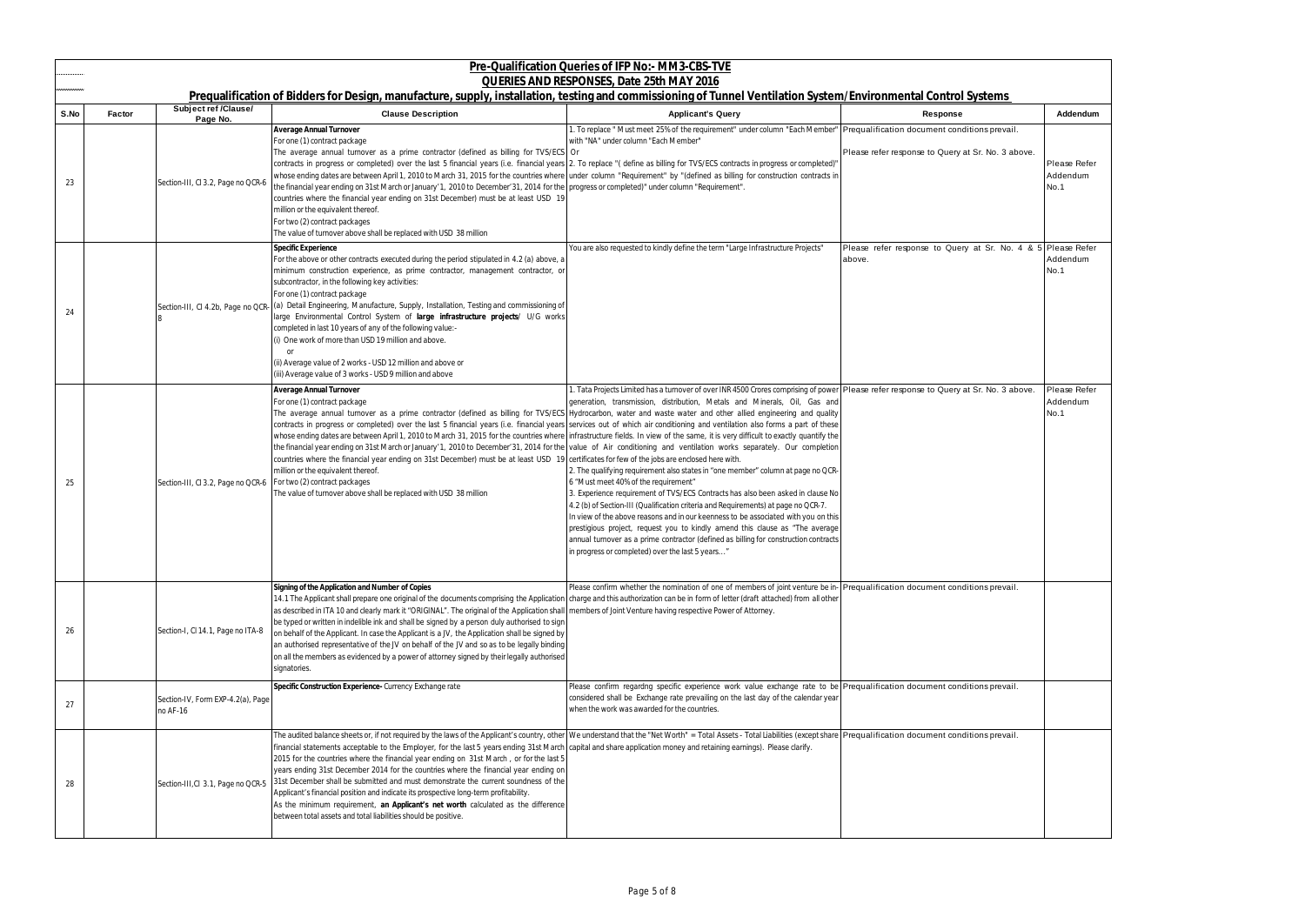| <u>ems</u>                 |                  |
|----------------------------|------------------|
|                            | Addendum         |
| sprevail.                  |                  |
|                            |                  |
| s prevail.                 |                  |
|                            |                  |
| s prevail.                 |                  |
|                            |                  |
| sprevail.                  |                  |
|                            |                  |
|                            |                  |
|                            |                  |
|                            |                  |
|                            |                  |
|                            |                  |
|                            |                  |
|                            |                  |
|                            |                  |
|                            |                  |
|                            |                  |
|                            |                  |
|                            |                  |
|                            |                  |
|                            |                  |
| s prevail.                 |                  |
|                            |                  |
|                            |                  |
|                            |                  |
|                            |                  |
|                            |                  |
| nent scope of Please Refer |                  |
|                            | Addendum<br>No.1 |
|                            |                  |
| nent                       |                  |
|                            |                  |
|                            |                  |
|                            |                  |

|      |               |                                            |                                                                                                                                                                                                                                                                                                                                                                                                                                                                                                                                                                                                                                                                                                                                                                                                                                                                                                                                                                                                                                                                                                                                                                                                                                                                                                                                                                                                                                                                                                                                                                                                                                                                                                                                                                     | Pre-Qualification Queries of IFP No:- MM3-CBS-TVE<br>QUERIES AND RESPONSES, Date 25th MAY 2016                                                                                                                                                                                                                                                                                |          |                  |
|------|---------------|--------------------------------------------|---------------------------------------------------------------------------------------------------------------------------------------------------------------------------------------------------------------------------------------------------------------------------------------------------------------------------------------------------------------------------------------------------------------------------------------------------------------------------------------------------------------------------------------------------------------------------------------------------------------------------------------------------------------------------------------------------------------------------------------------------------------------------------------------------------------------------------------------------------------------------------------------------------------------------------------------------------------------------------------------------------------------------------------------------------------------------------------------------------------------------------------------------------------------------------------------------------------------------------------------------------------------------------------------------------------------------------------------------------------------------------------------------------------------------------------------------------------------------------------------------------------------------------------------------------------------------------------------------------------------------------------------------------------------------------------------------------------------------------------------------------------------|-------------------------------------------------------------------------------------------------------------------------------------------------------------------------------------------------------------------------------------------------------------------------------------------------------------------------------------------------------------------------------|----------|------------------|
| S.No | <b>Factor</b> | Subject ref /Clause/                       | Prequalification of Bidders for Design, manufacture, supply, installation, testing and commissioning of Tunnel Ventilation System/Environmental Control Systems<br><b>Clause Description</b>                                                                                                                                                                                                                                                                                                                                                                                                                                                                                                                                                                                                                                                                                                                                                                                                                                                                                                                                                                                                                                                                                                                                                                                                                                                                                                                                                                                                                                                                                                                                                                        | <b>Applicant's Query</b>                                                                                                                                                                                                                                                                                                                                                      | Response | Addendum         |
|      |               | Page No.                                   | Liquidity Position<br>For one (1) contract package<br>The total amount, USD 8 million, of liquid assets and lines of credit during the duration o                                                                                                                                                                                                                                                                                                                                                                                                                                                                                                                                                                                                                                                                                                                                                                                                                                                                                                                                                                                                                                                                                                                                                                                                                                                                                                                                                                                                                                                                                                                                                                                                                   | Please confirm if the firm or Joint Venture is able to qualify the criteria & Prequalification document conditions prevail.<br>requirement of liquidity position through Working Capital then Banking reference<br>letter is not require. In that case what is the formula for calculating the working<br>capital of firm or JV.                                              |          |                  |
| 29   |               | Section-III, CI 3.3, Page no QCR-6         | contract<br>For two (2) contract packages<br>The value of total amount above shall be replaced with USD 16 million.                                                                                                                                                                                                                                                                                                                                                                                                                                                                                                                                                                                                                                                                                                                                                                                                                                                                                                                                                                                                                                                                                                                                                                                                                                                                                                                                                                                                                                                                                                                                                                                                                                                 | Also, we request to amend the requirement of Banking Reference for all members Prequalification document conditions prevail.<br>and further propose that Banking Reference for Liquidity Position of value as<br>specified shall be provided by Lead / Any member.                                                                                                            |          |                  |
|      |               |                                            |                                                                                                                                                                                                                                                                                                                                                                                                                                                                                                                                                                                                                                                                                                                                                                                                                                                                                                                                                                                                                                                                                                                                                                                                                                                                                                                                                                                                                                                                                                                                                                                                                                                                                                                                                                     | Also confirm if banking refrence letter can be provided from multiple banks and Prequalification document conditions prevail.<br>aggregated to qualify the requirements.                                                                                                                                                                                                      |          |                  |
| 30   |               | Section-III, CI 4.2b, Page no QCR          | For the above or other contracts executed during the period stipulated in 4.2 (a) above, a We understand that the value of works executed by each JV member, considered Prequalification document conditions prevail.<br>minimum construction experience, as prime contractor, management contractor, or for qualification under specific experience shall not be proportionate to the<br>subcontractor, in the following key activities:<br>For one (1) contract package<br>(a) Detail Engineering, Manufacture, Supply, Installation, Testing and commissioning of considered.<br>large Environmental Control System of large infrastructure projects/ U/G works completed<br>in last 10 years of any of the following value:-<br>(i) One work of more than USD 19 million and above.<br>(ii) Average value of 2 works - USD 12 million and above or<br>(iii) Average value of 3 works - USD 9 million and above<br>(b) Detail Engineering, Manufacture, Supply, Installation, Testing and commissioning of<br>Tunnel Ventilation System of large infrastructure projects/ U/G works completed in last 10<br>years of any of the following value:-<br>(i) One work of more than - USD 23 million and above.<br>(ii) Average value of 2 works -<br>USD 14 million and above or<br>(iii) Average value of 3 works - USD 11 million and above<br>(b) Electrical Systems for MRTS/Railway/Airports/large infrastructure projects<br>For two (2) contract package<br>(a) Detail Engineering, Manufacture, Supply,<br>Installation, Testing and commissioning of large Environmental Control System of large<br>infrastructure projects/ U/G works completed in last 10 years of any of the following<br>value:-<br>(i) One work of more than USD 38 million and above. | percentage participation of respective member in JV for Mumbai Metro Line-3<br>MM3-CBS-TVE and thus 100% value of work by each member shalll be                                                                                                                                                                                                                               |          |                  |
| 31   |               | Section-IV, CI B General, Page no<br>SOW-4 | .or<br>(ii) Average value of 2 works - USD 24 million and above or<br>The Contractor should be in position to provide necessary support (have experts with We request to kindly amend the requirement of contractors responsibility for Prequalification document conditions prevail.<br>adequate knowledge and experience, qualification, and to submit such documentation as   availing statuary clearance as same is interdependent on works of other system<br>required) to assist MMRC for effective interaction with Indian authorities viz. Ministry of  wide contractor. However, contractor shall be fully responsible for works under the<br>Railways, RDSO, Commissioner of Metro Railway Safety, EIG and Mumbai Fire Service scope of works and shall sufficiently assist MMRC for availing the statuary<br>(MFS).<br>The contractor shall be responsible for obtaining relevant certificates or clearance from<br>local civic authorities, viz completion certificates, fire clearance etc. MMRC shall extend<br>necessary assistance wherever possible. However, it will be the ultimate responsibility of<br>the contractor to obtain all the required relevant certificates or clearances as per the time<br>schedule prescribed by MMRC.                                                                                                                                                                                                                                                                                                                                                                                                                                                                                                           | clearance.                                                                                                                                                                                                                                                                                                                                                                    |          |                  |
| 32   |               |                                            | For the underground stations from VidyaNagri to Seepz, the TVS and ECS shall adopt the Detailing and finalization of System Operation Modes can only be carried out concerned Paragraph in PQ document scope of Please Refer<br>following system configuration concept :<br>Tunnel ventilation fans shall also be used for Over Track Exhaust function including as stated as above, suitability of using Tunnel Ventilation Fans for Over Track<br>normal heat extraction from trackway and smoke exhaust for train trackway fire.<br>ii. A separate station exhaust system shall be provided for station smoke exhaust. The not be ascertained.                                                                                                                                                                                                                                                                                                                                                                                                                                                                                                                                                                                                                                                                                                                                                                                                                                                                                                                                                                                                                                                                                                                   | during detailed engineering stage. However, considering ventilation requirement work ammended.<br>Exhaust function in combined scenario of emergency & congestion in Tunnel may                                                                                                                                                                                               |          | Addendum<br>No.1 |
| 33   |               | Section-IV, CI B General, Page no<br>SOW-4 | supply air ducts will be utilised for smoke exhaust in case of fire in the station.<br>For all the other underground stations except Vidya Nagri to Seepz, the TVS and ECS shall selection criteria may not be possible under all circumstances. Pressure pulse of +/-<br>adopt the following system configuration concept :<br>Tunnel ventilation fans shall only be used for tunnel ventilation purpose.<br>i. The Over Track Exhaust system shall also be used for station smoke exhaust. Th                                                                                                                                                                                                                                                                                                                                                                                                                                                                                                                                                                                                                                                                                                                                                                                                                                                                                                                                                                                                                                                                                                                                                                                                                                                                     | Selection of Ventilation Fan for such widely varied duty point in line with other It is not part of Prequalification document<br>300 Pa from the piston effect of train movement in tunnel and selection of the fan<br>for stall free operation may cause limitation in selection of fans for performance<br>points required during operation of fans for over track exhaust. |          |                  |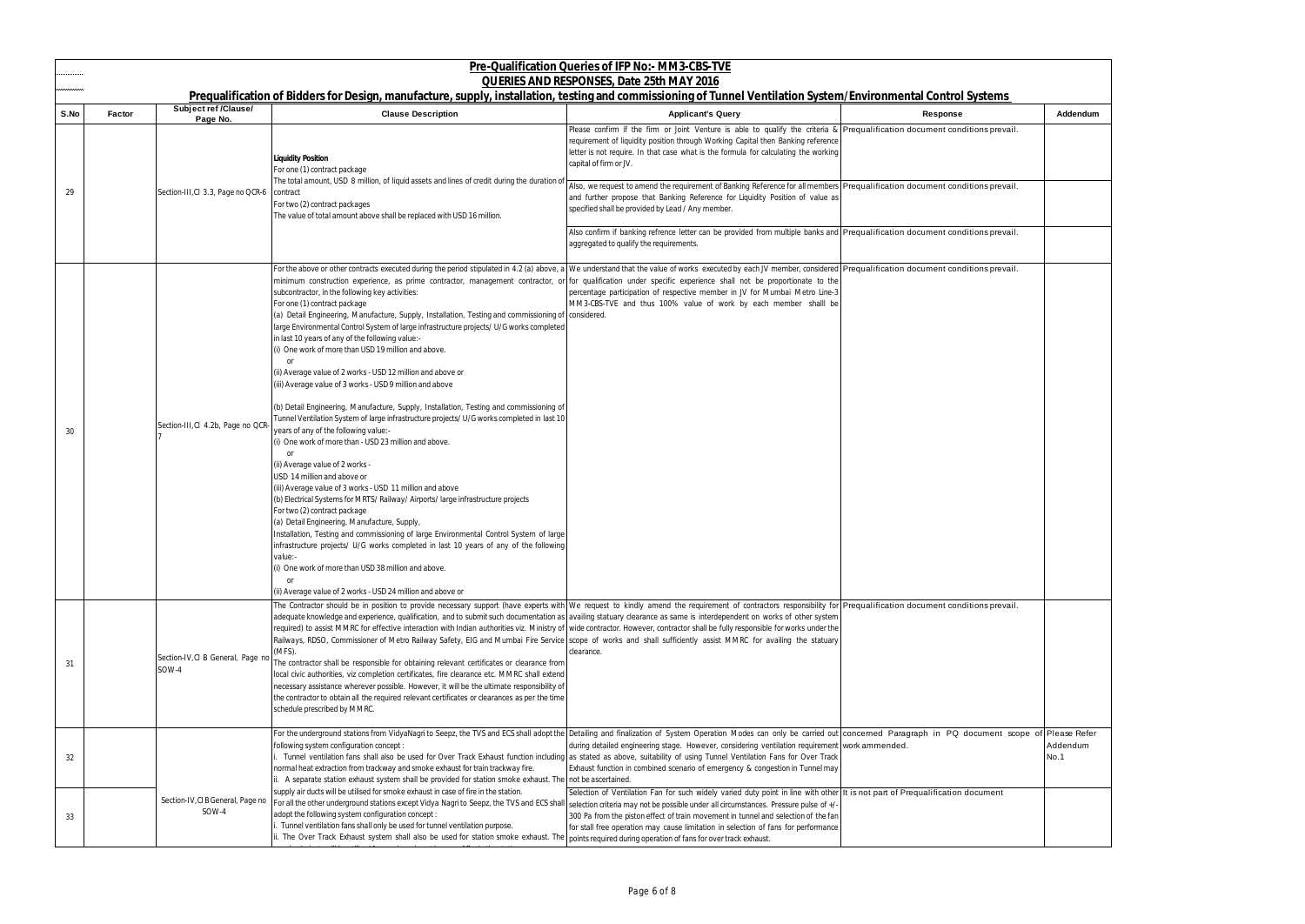|      |                                            |                                                                       | Prequalification of Bidders for Design, manufacture, supply, installation, testing and commissioning of Tunnel Ventilation System/Environmental Control Systems                                                                                                                                                                                                                                                                                                                                                                                                                                                                                                                                                                       | Pre-Qualification Queries of IFP No:- MM3-CBS-TVE<br>QUERIES AND RESPONSES, Date 25th MAY 2016                                                                                                                                                                                                                                                                                                                                                                                                                 |                                                                                                                                                                         |                                  |
|------|--------------------------------------------|-----------------------------------------------------------------------|---------------------------------------------------------------------------------------------------------------------------------------------------------------------------------------------------------------------------------------------------------------------------------------------------------------------------------------------------------------------------------------------------------------------------------------------------------------------------------------------------------------------------------------------------------------------------------------------------------------------------------------------------------------------------------------------------------------------------------------|----------------------------------------------------------------------------------------------------------------------------------------------------------------------------------------------------------------------------------------------------------------------------------------------------------------------------------------------------------------------------------------------------------------------------------------------------------------------------------------------------------------|-------------------------------------------------------------------------------------------------------------------------------------------------------------------------|----------------------------------|
| S.No | <b>Factor</b>                              | Subject ref /Clause/                                                  | <b>Clause Description</b>                                                                                                                                                                                                                                                                                                                                                                                                                                                                                                                                                                                                                                                                                                             | <b>Applicant's Query</b>                                                                                                                                                                                                                                                                                                                                                                                                                                                                                       | <b>Response</b>                                                                                                                                                         | Addendum                         |
| 34   |                                            | Page No.                                                              | supply air ducts will be utilised for smoke exhaust in case of fire in the station                                                                                                                                                                                                                                                                                                                                                                                                                                                                                                                                                                                                                                                    | With the requirement of 24 x 7 operation of the system under consideration, It is not part of Prequalification document<br>requent maintenance as per manufacturer's recommendation may be necessary<br>for trouble free operation and the same may not be viable under proposed system                                                                                                                                                                                                                        |                                                                                                                                                                         |                                  |
| 35   | Part 1 - Section I                         | 4. Eligible applicants<br>4.2, page ITA-4                             | An applicant may be a firm that is a single entity or any combination of such entities in the<br>form of joint venture (JV) under an existing agreement or with the intent to enter into such<br>an agreement supported by a letter of intent. In case of a JV, all members shall be jointly<br>and severally liable for the execution of the contract in accordance with the Contract<br>terms. The JV shall nominate an authorised representative who shall have the authority to<br>conduct all business for and on behalf of any and all the members of the JV during the<br>prequalification process, bidding (in the event the JV submits a Bid) and during contract<br>execution (in the event the JV is awarded the Contract) | Kindly confirm that letter of intent to enter into JV agreement alongwith the<br>authorization of nominated authorized signatory (by parties intending to form a JV<br>shall suffice and Applicant is not required to furnish MOU between the parties as<br>well as JV agreement between parties at this pre-qualification stage. Also, kindly<br>advise whether in case of foreign member of JV, requisite attestation to their<br>notarization from embassy is not required at this pre-qualification stage. | Prequalification document conditions prevail as per<br>ITA 4.2, Application Submission Form(AF-3), Form<br>ELI-1.1(AF-5) & ELI-1.2(AF-6) etc.<br>Notes at AF20 deleted. | Please Refer<br>Addendum<br>No.1 |
| 36   | Part 1 - Section I                         | 22. Subcontractors, 22.1, page<br><b>ITA-10</b>                       | Applicants planning to subcontract any of the key activities indicated in Section III,<br>Qualification Criteria and Requirements, shall specify the                                                                                                                                                                                                                                                                                                                                                                                                                                                                                                                                                                                  | Kindly advise whether the Sub Contractor's Qualificarion can be used by Applicant<br>for qualifying without forming any JV with the sub contractor.                                                                                                                                                                                                                                                                                                                                                            | Please refer response to Query at Sr. No. 2 above.                                                                                                                      |                                  |
| 37   | Part 1 - Section I                         | 9. Language of application, 9.1<br>page ITA-7                         | The Applicant as well as all correspondence and documents relating to the prequalification<br>exchanged by the Applicant and the Employer, shall be written in the language specified<br>in the PDS. Supporting documents and printed literature that are part of the Apllication<br>may be in another language, provided they are accompanied by an accurate translation<br>of the relevant passages int he language specified in the PDS, in which case, for purposes<br>of interpretation of the Apllication, the translation shall govern.                                                                                                                                                                                        | Applicant's self attested translation shall suffice. Kindly confirm.                                                                                                                                                                                                                                                                                                                                                                                                                                           | Yes, As per Prequalification document conditions.                                                                                                                       |                                  |
| 38   | Part 1 - Section II                        | Pre-qualification data sheet: A)<br>General, ITA1.2, page PDS-2       | Add the following sentence at the end of ITA 1.2 : "JV" means Consortiumor Joint<br>Venture.                                                                                                                                                                                                                                                                                                                                                                                                                                                                                                                                                                                                                                          | n case of applicant being a Joint Venture or Consortium, we understand forming a<br>new legal entity /Special Purpose Vechicle (SPV) shall not be binding on the<br>applicant. MMRCL shall consider Lead parner of the JV / partnership as 'applicant'<br>and all communications shall be addressed only to authorized signatory of the<br>applicant / applicants / Lead partner of the JV. Kindly confirm                                                                                                     | Prequalification document conditions prevail.                                                                                                                           |                                  |
| 39   | Part 1 - Section III                       | 3. Financial Situation, 3.2, page<br>QCR-6                            | The average annual turnover as a prime contractor (defined as billing for TVS / ECS<br>contracts in progress or completed) over the last 5 financial years must be atleast                                                                                                                                                                                                                                                                                                                                                                                                                                                                                                                                                            | Our company is having number of business lines and the audited financial<br>statement of the company have the information about overall performance of the<br>company. Hence, we therefore request you to allow average annual turnover as<br>stated in financial results of company                                                                                                                                                                                                                           | Please refer response to Query at Sr. No. 3 above.                                                                                                                      | Please Refer<br>Addendum<br>No.1 |
| 40   | Part 1 - Section III                       | 4. Experience, 4.2(b),<br>page QCR-8                                  | Works of following Value                                                                                                                                                                                                                                                                                                                                                                                                                                                                                                                                                                                                                                                                                                              | Kindly advise whether the total of all orders from different contractors for the same<br>project can be considered as a single order for qualification purpose. If not, then we<br>request you to kindly reduce the value of the works in qualification criteria.                                                                                                                                                                                                                                              | Please refer response to Query at Sr. No. 5 above.                                                                                                                      | Please Refer<br>Addendum<br>No.1 |
| 41   | Part 1 - Section III                       | 4. Experience, 4.2(b),<br>page QCR-11                                 | (vi) The Applicant shall have simulation and testing equipment and facilities for full design<br>checking and validation (through load simulation) and for testing of the subsystem once<br>installed on site                                                                                                                                                                                                                                                                                                                                                                                                                                                                                                                         | Kindly note that simulation and testing equipment and facilities for full design<br>checking and validation (through load simulation) and for testing of the subsystem<br>once installed on site shall be available with our Consultant.                                                                                                                                                                                                                                                                       | Note (vi) deleted.<br>and please refer response to Query at Sr. No. 2 Addendum<br>above.                                                                                | Please Refer<br>No.1             |
| 42   | Part 1 - Section IV                        | Form CON-2., Form FIN-3.1, 3.2,<br>3.3, Form Exp-4.1, 4.2 (a), (b)    | Applucant's Legal Name:<br>Applicant's Party Legal Name:<br>(The table)<br>shall be filled by each member of a JV)                                                                                                                                                                                                                                                                                                                                                                                                                                                                                                                                                                                                                    | n case of applicant being a Joint Venture or Consortium, we understand that<br>forming a new legal entity /Special Purpose Vehicle (SPV) shall not be binding on<br>the applicant. Kindly confirm the same and advise what is to be mentioned in<br>Applicant's Legal Name and Applicant's Party Legal Name, as mentioned in<br>bracket, each member in JV shall be filling in the table with its respective details.                                                                                          | Prequalification document conditions prevail as per<br>Form ELI-1.1 or Form ELI-1.2 as applicable.                                                                      |                                  |
| 43   | Part 1 - Section II                        | Pre-qualification data sheet : D)<br>Submission, ITA 16.1, page PDS-3 | The deadline for apllication submission is 27th May, 2016                                                                                                                                                                                                                                                                                                                                                                                                                                                                                                                                                                                                                                                                             | As we need to make lot of documentation, we request you to kindly extend the<br>application submission date to June 27, 2016.                                                                                                                                                                                                                                                                                                                                                                                  | Please refer response to Query at Sr. No. 8 above.                                                                                                                      | Please Refer<br>Addendum         |
| 44   | Section I<br>Instructions to<br>Applicants | ITA-4 - 4. Eligible Applicants                                        | PQ Application                                                                                                                                                                                                                                                                                                                                                                                                                                                                                                                                                                                                                                                                                                                        | f we submit PQ application for 2 packages and we eventually get qualified for 1<br>will we be still considered for 1 package. Do we have to say as in qualification<br>application is for 2 package or 1 package?<br><u>Please confirm</u><br>Can a company submit two separate applications with two different Jv partners i.e                                                                                                                                                                                | Prequalification document conditions prevail.                                                                                                                           |                                  |
| 45   | Section I.<br>nstructions to<br>Applicants | ITA-4 - 4. Eligible Applicants                                        | An Applicant may be a firm that is a single entity or any combination of such entities in the<br>form of joint venture (JV) under an existing agreement or with the intent to enter into such<br>an agreement supported by a letter of intent.                                                                                                                                                                                                                                                                                                                                                                                                                                                                                        | can a company A submit one application with company B as A-B joint venture and<br>second application with company C as A-C joint venture. i.e. Two separate PQ<br>applications.<br><u>.<br/>Please clarify</u>                                                                                                                                                                                                                                                                                                 | Prequalification document conditions prevail.<br>Refer ITA 4.5                                                                                                          |                                  |
| 46   | Section III.<br>and Requirements           | Qualification Criteria 3.2 - Average Annual Turnover                  | The average annual turnover as a prime contractor (defined as billing for TVS/ECS<br>contracts in progress or completed) over the last 5 financial years (i.e. financial years<br>whose ending dates are between April 1, 2010 to March 31, 2015 for the countries where<br>the financial year ending on 31st March or January'1, 2010 to December'31, 2014 for the<br>countries where the financial year ending on 31st December) must be at least USD 19<br>million or the equivalent thereof.<br>For two (2) contract packages<br>The value of turnover above shall be replaced with USD 38 million                                                                                                                                | In case of a joint venture, please confirm that the turnover requirement of USD 19<br>million/38 million has to be met by arithmetic addition of the average of each of<br>the joint venture partners.                                                                                                                                                                                                                                                                                                         | Prequalification document conditions prevail.<br>Refer Qualification Criteria and Requirement 3.1                                                                       |                                  |